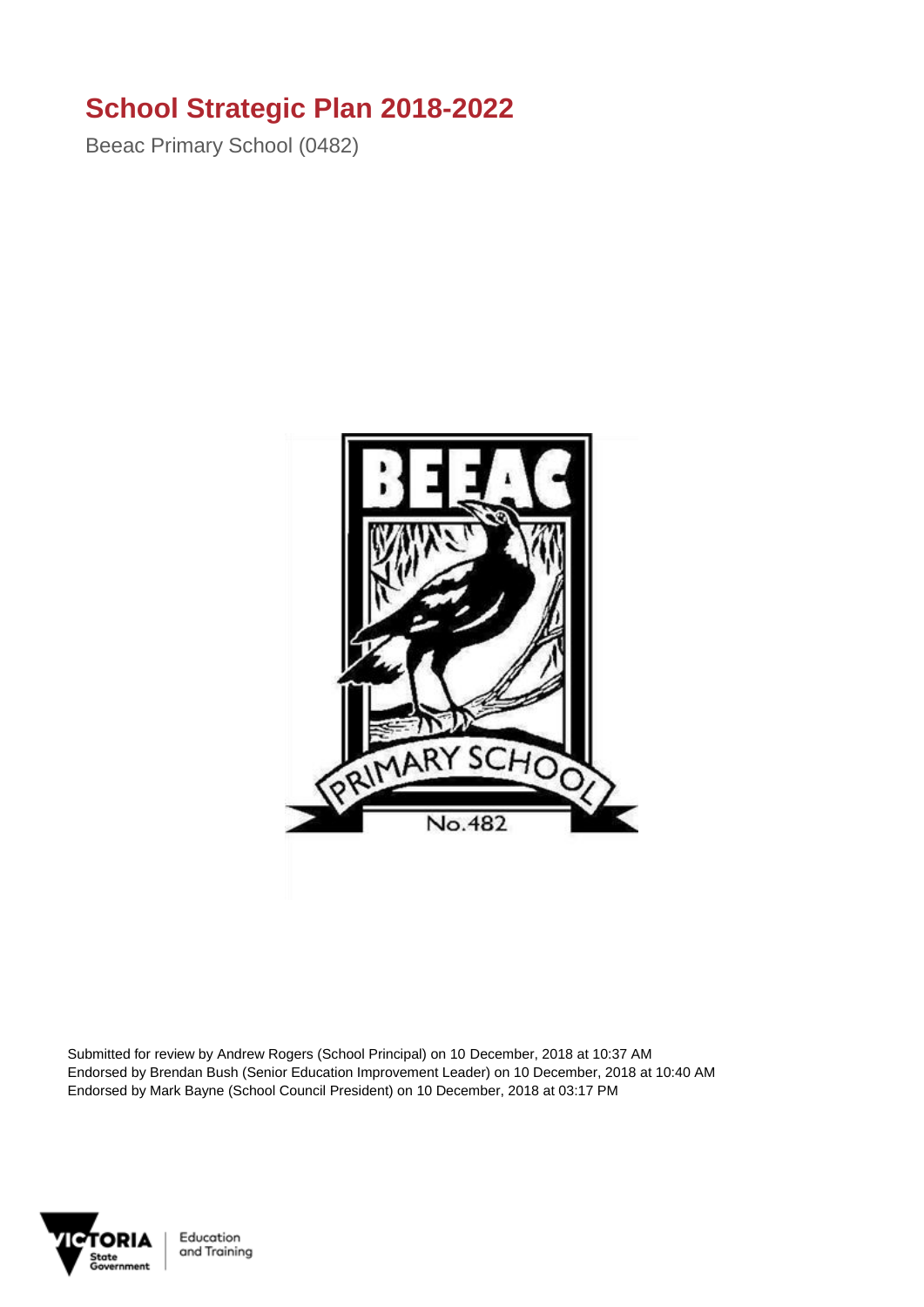## **School Strategic Plan - 2018-2022**

Beeac Primary School (0482)

| <b>School vision</b> | Beeac Primary School aims to provide every student with a wide range of educational opportunities from Prep to Grade six with<br>diverse learning experiences from a broad curriculum offering<br>We aim to develop each child by building on their existing learning; by empowering each child to take greater ownership for their<br>learning and by aiming to engage each child in interesting, interactive and imaginative learning.<br>We recognise that learning is best fostered in a caring, nurturing and challenging environment in which students feel valued, enjoy<br>their learning and are given guidance, choice and ownership.<br>The following values underpin the school's educational purpose.<br>• Striving for our personal best<br>• Developing lifelong learning skills<br>• Nurturing a spirit of enquiry<br>• Fostering confidence, persistence, independence<br>Additionally as educators, we touch hearts as well as minds. Beeac Primary School strives to be a school where co-operation,<br>respect, kindness and a sense of fairness underpin teaching and learning. |
|----------------------|------------------------------------------------------------------------------------------------------------------------------------------------------------------------------------------------------------------------------------------------------------------------------------------------------------------------------------------------------------------------------------------------------------------------------------------------------------------------------------------------------------------------------------------------------------------------------------------------------------------------------------------------------------------------------------------------------------------------------------------------------------------------------------------------------------------------------------------------------------------------------------------------------------------------------------------------------------------------------------------------------------------------------------------------------------------------------------------------------|
| <b>School values</b> | Respect<br>I respect myself and others. I listen to others with an open mind<br>I respect other peoples' opinions.<br>I am tolerant.<br>I respect school property and the property of others<br>Learning<br>I maintain a positive and curious mind<br>seek out new knowledge and ideas with enthusiasm<br>seek to continuously improve my skills<br>Teamwork<br>I willingly share ideas, resources and skills<br>I am helpful and approachable<br>I contribute positively to class and group activities                                                                                                                                                                                                                                                                                                                                                                                                                                                                                                                                                                                              |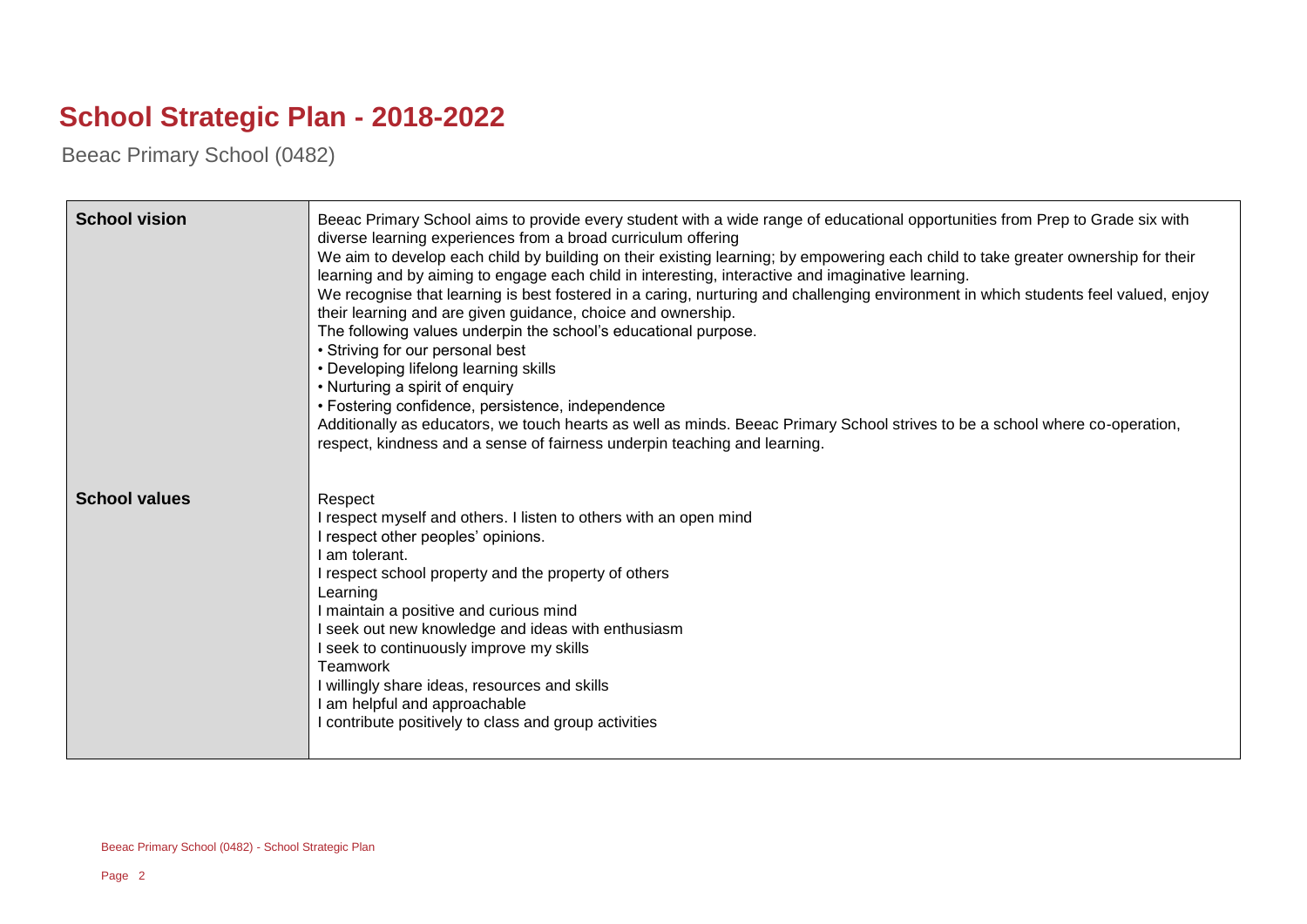| <b>Context challenges</b>   | Beeac Primary School is a school community focussed on the academic, social and emotional wellbeing of each of our students.<br>To do this we work closely in teams, generate ideas, and continually develop and renew our programs to achieve our purpose. As a<br>community, we work in our interdependent partnerships with enthusiasm, a strong sense of commitment and a love of learning.<br>Together we provide an excellent range of high quality curriculum and extra curricula programs which put the focus firmly on our<br>value of learning.<br>We are a well-resourced school that invests time and money on its staff. Our excellent facilities ensure the safety of all students and<br>create an environment which caters for a range of learning opportunities.<br>The school community come from the surrounding townships of Beeac and Cressy. The parents of our children are employed in<br>farming or a secondary industry related to farming. We have many families that have recently arrived in the area, but there is little<br>ethnic diversity in our enrolment.<br>A mix of strong interdependent relationships amongst our staff and clearly documented processes are keys to the smooth operation<br>of our small school. We have a consistency of approach in programs and welfare and strong accountability to our community and the<br>Department of Education and Training.<br>SWPBS and MultiLit are examples of programs which show how we use dedicated, trained staff to interact in a caring way with our<br>children.<br>Our Brolga Pathways project which won the 2018 Victorian Premier's Sustainability Award (Education) is an example of how our<br>teachers have worked together and with the local community to produce excellent educational outcomes for our students. |
|-----------------------------|---------------------------------------------------------------------------------------------------------------------------------------------------------------------------------------------------------------------------------------------------------------------------------------------------------------------------------------------------------------------------------------------------------------------------------------------------------------------------------------------------------------------------------------------------------------------------------------------------------------------------------------------------------------------------------------------------------------------------------------------------------------------------------------------------------------------------------------------------------------------------------------------------------------------------------------------------------------------------------------------------------------------------------------------------------------------------------------------------------------------------------------------------------------------------------------------------------------------------------------------------------------------------------------------------------------------------------------------------------------------------------------------------------------------------------------------------------------------------------------------------------------------------------------------------------------------------------------------------------------------------------------------------------------------------------------------------------------------------------------------------------------------------------------------------------------------------|
| Intent, rationale and focus | We intend to continue identifying successes and gaps in strategy (FISO) implementation. We expect that this will result in a staged<br>approach to introducing and embedding "established" practices and procedures in three broad areas as defined by this plan's three<br>goals. These practices will be embedded into the culture and practice of our school.<br>Firstly we will focus focused on student wellbeing. The rationale for this is that further work in this area will enhance student<br>wellbeing.<br>Our second intention is to focus our next strategic plan to embed student involvement in their learning. The rationale for this is that<br>the research of people like John Hattie shows that students learn better if they own what they are producing. At an early stage we will<br>need to familiarise students with the concepts of voice and agency. Finally we need to look more closely at how we better address<br>our numeracy and especially our literacy goal. Work in establishing a PLC with robust goals will be an early priority for this goal.<br>These questions will guide how the Strategic Plan unfolds in the next four years.<br>We will further work on and embed student involvement in their learning.<br>Our staff will collaborate formally around their practice with the formal establishment of PLCs using our present assessment<br>structure in the early years, but being open to further developments.<br>Embed established practices and procedures focused on student wellbeing into the culture and practice of our school.<br>Continue using the current assessment structure to inform staff about the differentiation for point of need student learning                                                                                                  |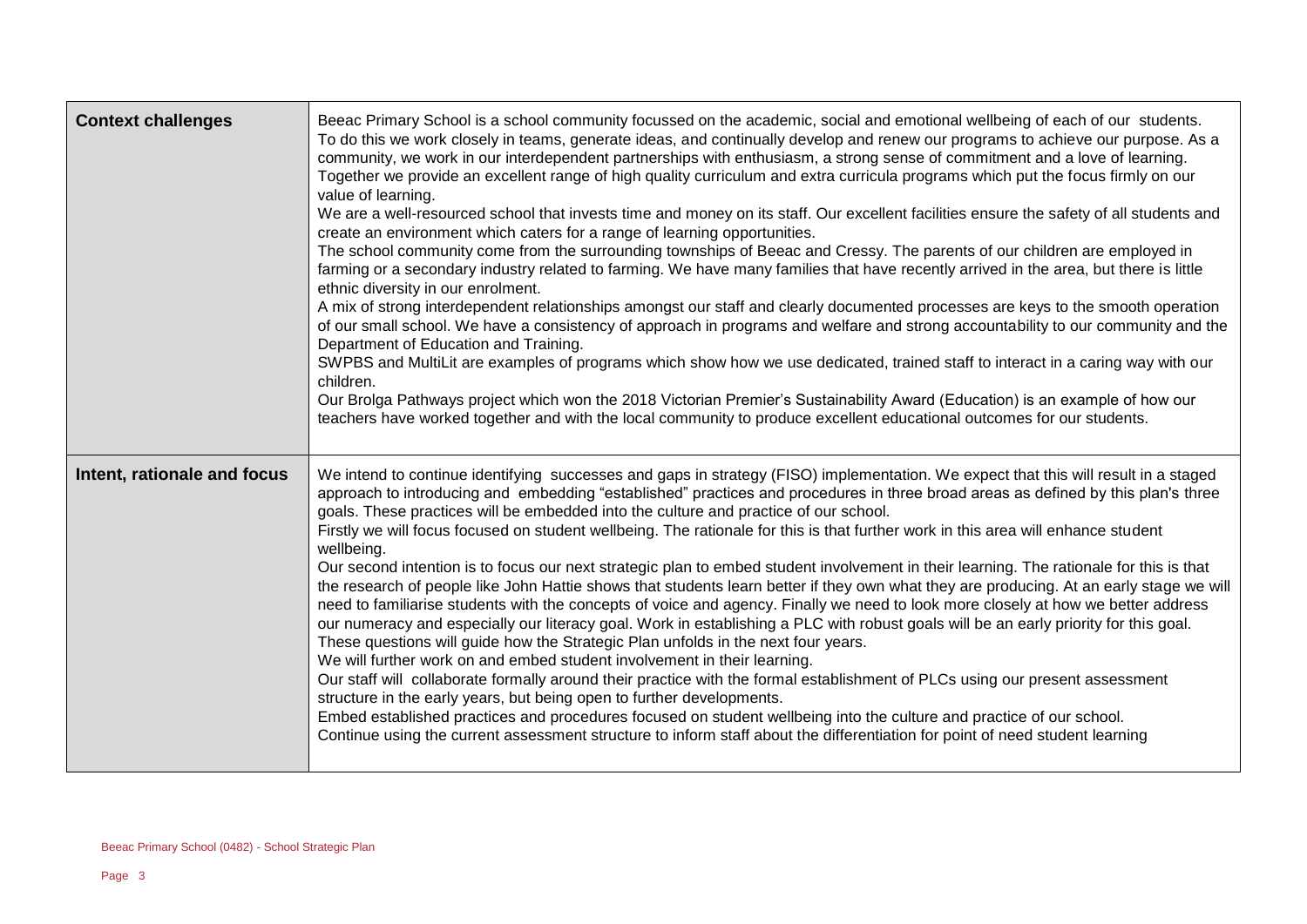Beeac Primary School (0482) - School Strategic Plan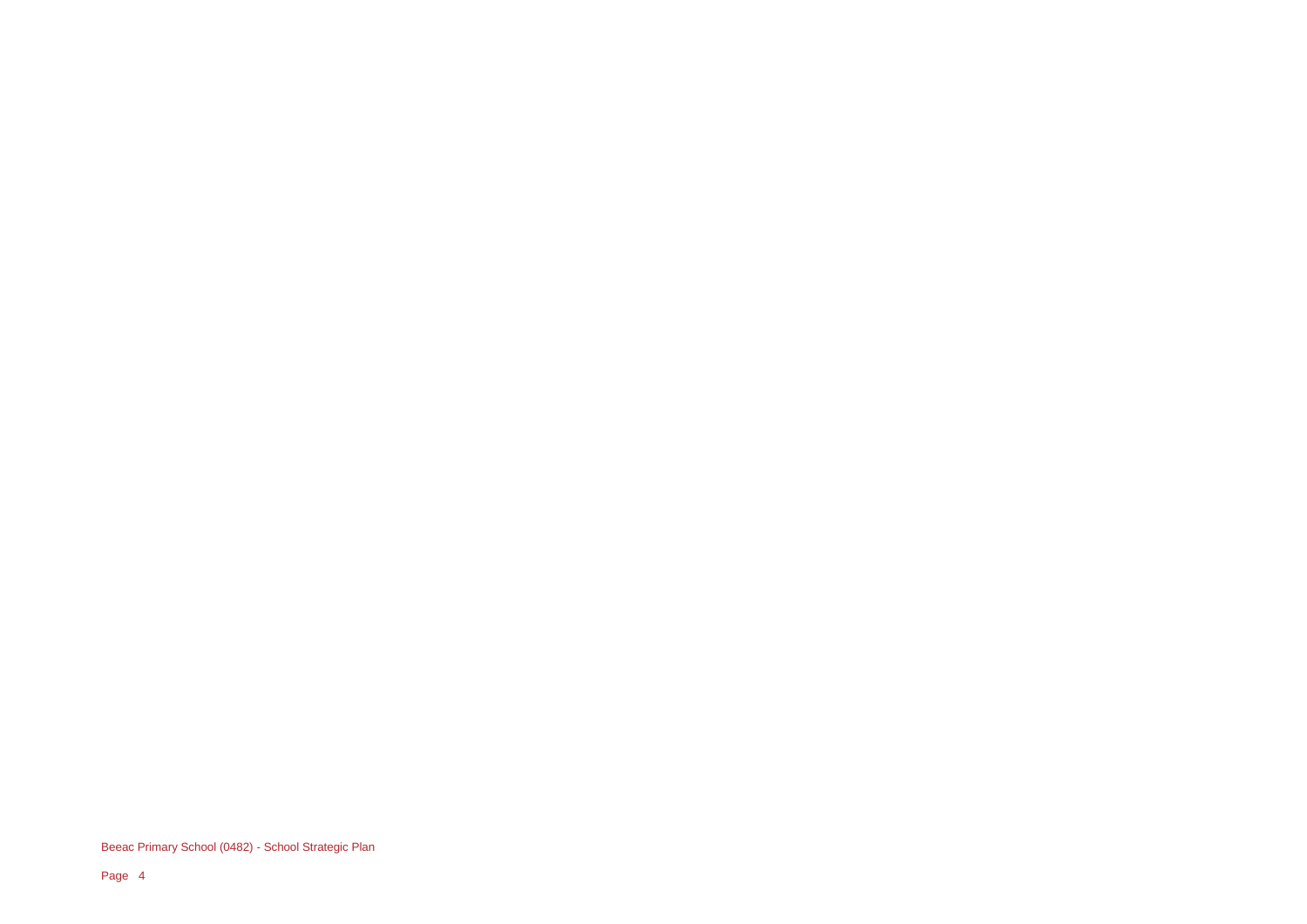## **School Strategic Plan - 2018-2022**

Beeac Primary School (0482)

| Goal 1                                                                           | To develop healthy, happy and resilient students.                                                                                                                                                                                    |
|----------------------------------------------------------------------------------|--------------------------------------------------------------------------------------------------------------------------------------------------------------------------------------------------------------------------------------|
| Target 1.1                                                                       | <b>Student Attitudes to School Survey</b><br>Over the life of the strategic plan, that the average percentage of positive responses is over 80% for the following survey<br>factors:<br>• Managing Bullying<br>• Resilience          |
| Target 1.2                                                                       | <b>Parent Opinion Survey</b><br>Over the life of the strategic plan, that the average percentage of positive responses is over 80% for the following survey<br>factors:<br>• Managing Bullying<br>• Confidence and Resiliency Skills |
| Key Improvement Strategy 1.a<br>Empowering students and building school<br>pride | To empower students by embedding the School Wide Positive Behaviour Support (SWPBS) framework.                                                                                                                                       |
| Key Improvement Strategy 1.b<br>Health and wellbeing                             | To enhance student resilience by embedding the Respectful Relationships curriculum.                                                                                                                                                  |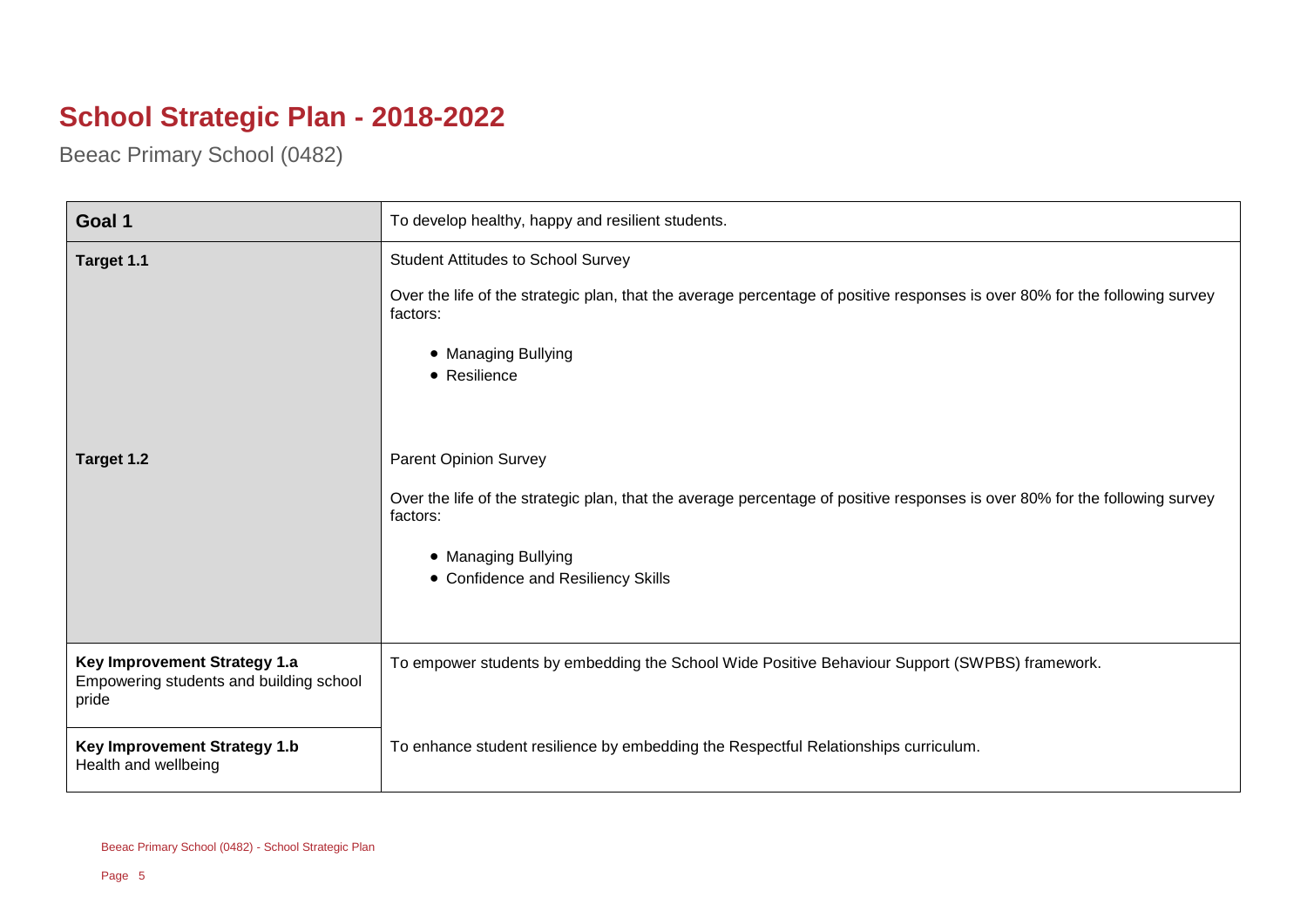| Goal 2                                                                           | To continue to build students' agency in their learning.                                                                                                      |
|----------------------------------------------------------------------------------|---------------------------------------------------------------------------------------------------------------------------------------------------------------|
| Target 2.1                                                                       | • Student absence days to be at or below the State mean over the life of the strategic plan.                                                                  |
| Target 2.2                                                                       | <b>Student Attitudes to School Survey</b>                                                                                                                     |
|                                                                                  | By 2022, the average percentage of positive responses to be over 80% for the following survey factors:                                                        |
|                                                                                  | • Sense of Connectedness                                                                                                                                      |
|                                                                                  | • Student Voice and Agency                                                                                                                                    |
| Key Improvement Strategy 2.a<br>Intellectual engagement and self-<br>awareness   | To work with staff to embed practice principles 3 (Practice principles for excellence in teaching and learning Action 3.1)                                    |
| Key Improvement Strategy 2.b<br>Empowering students and building school<br>pride | To activate student voice, agency and leadership in student learning.                                                                                         |
| Goal 3                                                                           | To improve individual student achievement in literacy with a focus on writing and spelling, and to continue the school's<br>strength in the area of numeracy. |
| Target 3.1                                                                       | <b>NAPLAN</b>                                                                                                                                                 |
|                                                                                  | • By 2022, the relative growth from Years 3 to 5 has 90% of students being at medium and high growth in Writing,<br>Reading and Numeracy.                     |